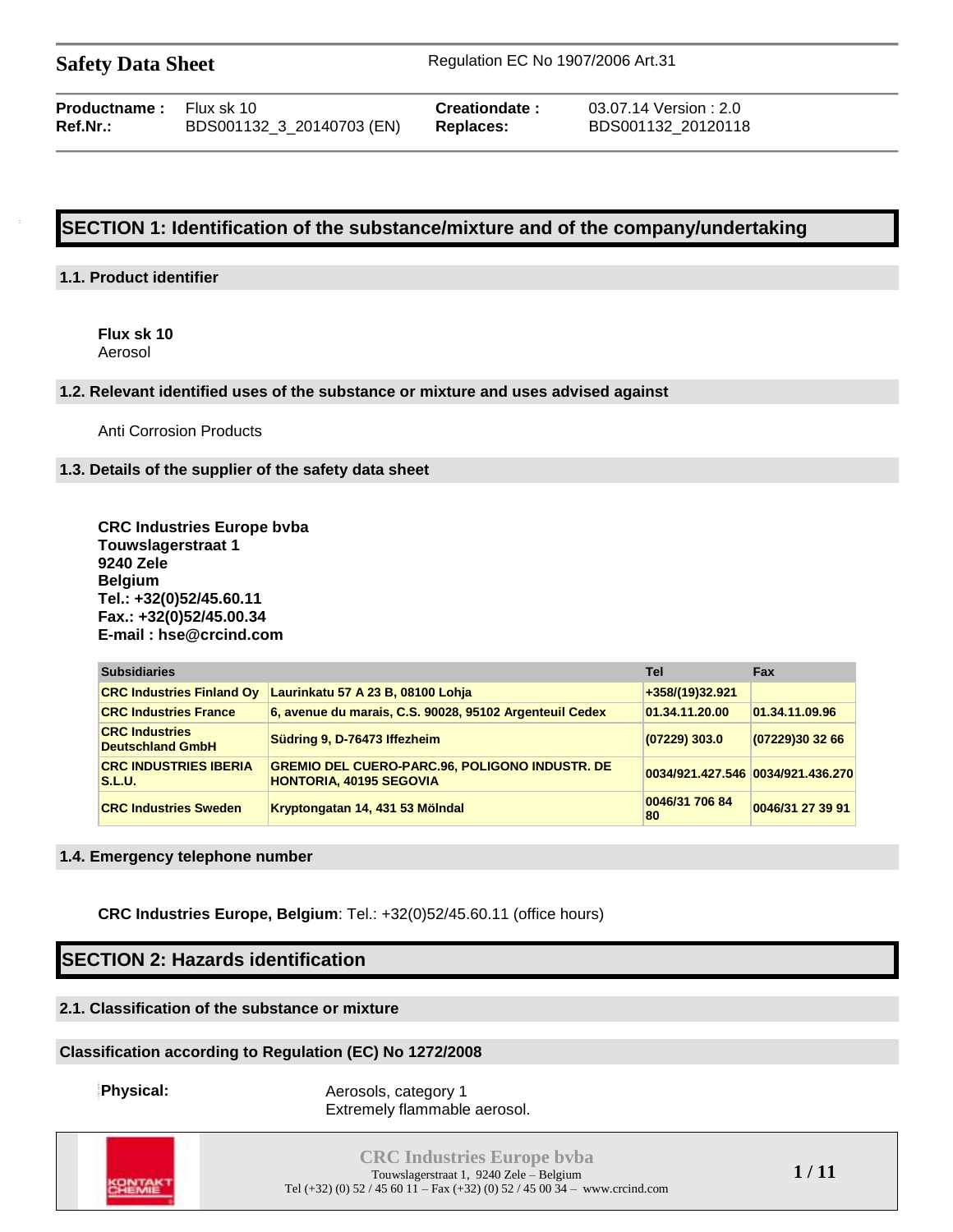| <b>Safety Data Sheet</b> |                           | Regulation EC No 1907/2006 Art.31 |                      |  |  |
|--------------------------|---------------------------|-----------------------------------|----------------------|--|--|
| Productname:             | Flux sk 10                | Creationdate:                     | 03.07.14 Version:2.0 |  |  |
| Ref.Nr.:                 | BDS001132_3_20140703 (EN) | <b>Replaces:</b>                  | BDS001132_20120118   |  |  |

|                     | Pressurised container: May burst if heated.                                                                    |
|---------------------|----------------------------------------------------------------------------------------------------------------|
| Health:             | Eye irritation, category 2                                                                                     |
|                     | Causes serious eye irritation.                                                                                 |
|                     | Skin sensitization, category 1                                                                                 |
|                     | May cause an allergic skin reaction.                                                                           |
|                     | Specific target organ toxicity - single exposure, category 3                                                   |
|                     | May cause drowsiness or dizziness.                                                                             |
| <b>Environment:</b> | Hazardous to the aquatic environment, chronic category 3<br>Harmful to aquatic life with long lasting effects. |
| Other hazards:      | Repeated exposure may cause skin dryness or cracking.                                                          |

## **Classification according to 67/548/EEC or 1999/45/EC:**

| EXTREMELY FLAMMABLE<br>Xi : IRRITANT |                                                                                                          |
|--------------------------------------|----------------------------------------------------------------------------------------------------------|
| Health:                              | R43: May cause sensitization by skin contact.                                                            |
|                                      | R36: Irritating to eyes.                                                                                 |
|                                      | R66: Repeated exposure may cause skin dryness or cracking.                                               |
|                                      | R67: Vapours may cause drowsiness and dizziness.                                                         |
| Physical:                            | EXTREMELY FLAMMABLE                                                                                      |
| <b>Environment:</b>                  | R52/53: Harmful to aquatic organisms, may cause long-term adverse effects<br>in the aquatic environment. |

#### **2.2. Label elements**

# **Labelling according to Regulation (EC) No 1272/2008**

| <b>Product identifier:</b>  | Contains:<br>propan-2-ol; isopropyl alcohol ; isopropanol<br>acetone; propan-2-one; propanone                                                                                                                                                                                                                                                                                                                                                                                                                            |
|-----------------------------|--------------------------------------------------------------------------------------------------------------------------------------------------------------------------------------------------------------------------------------------------------------------------------------------------------------------------------------------------------------------------------------------------------------------------------------------------------------------------------------------------------------------------|
| Hazard pictogram(s):        |                                                                                                                                                                                                                                                                                                                                                                                                                                                                                                                          |
| Signal word:                | Danger                                                                                                                                                                                                                                                                                                                                                                                                                                                                                                                   |
| Hazard statement(s):        | H222: Extremely flammable aerosol.<br>H229: Pressurised container: May burst if heated.<br>H319 : Causes serious eye irritation.<br>H317 : May cause an allergic skin reaction.<br>H336 : May cause drowsiness or dizziness.<br>H412 : Harmful to aquatic life with long lasting effects.                                                                                                                                                                                                                                |
| Precautionary statement(s): | P102: Keep out of reach of children.                                                                                                                                                                                                                                                                                                                                                                                                                                                                                     |
|                             | P210 : Keep away from heat, hot surfaces, sparks, open flames and other<br>ignition sources. No smoking.<br>P211 : Do not spray on an open flame or other ignition source.<br>P251 : Do not pierce or burn, even after use.<br>P261 : Avoid breathing dust/fume/gas/mist/vapours/spray.<br>P271 : Use only outdoors or in a well-ventilated area.<br>P280 : Wear protective gloves/protective clothing/eye protection/face<br>protection.<br>P333/313 : If skin irritation or rash occurs: Get medical advice/attention. |

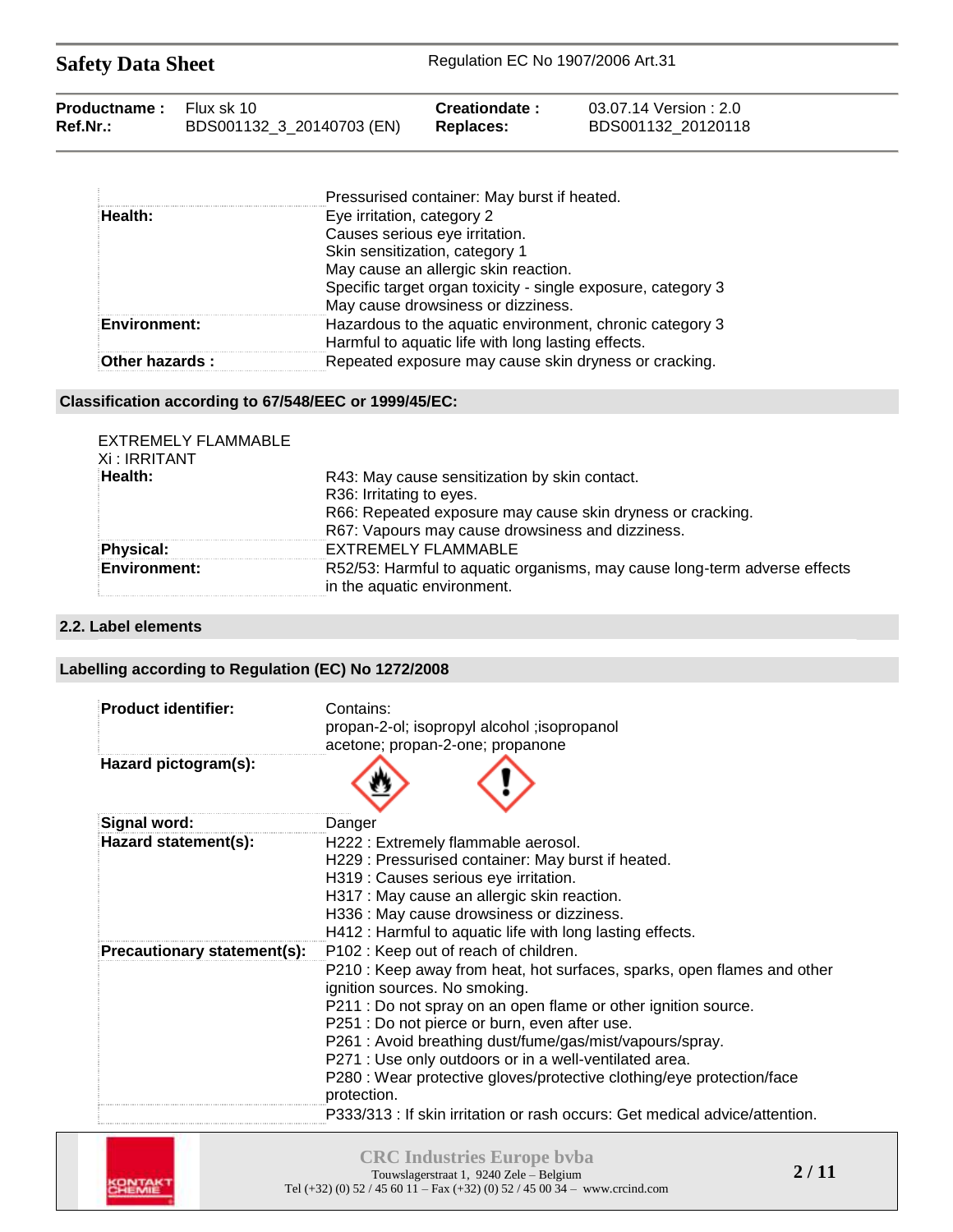| <b>Safety Data Sheet</b> | Regulation EC No 1907/2006 Art.31 |  |
|--------------------------|-----------------------------------|--|
|--------------------------|-----------------------------------|--|

| <b>Productname:</b> Flux sk 10 |                           | <b>Creationdate :</b> | 03.07.14 Version : 2.0 |
|--------------------------------|---------------------------|-----------------------|------------------------|
| <b>Ref.Nr.:</b>                | BDS001132_3_20140703 (EN) | <b>Replaces:</b>      | BDS001132 20120118     |

|                                     | P410/412 : Protect from sunlight. Do not expose to temperatures exceeding<br>$50^{\circ}$ C/122 $^{\circ}$ F. |
|-------------------------------------|---------------------------------------------------------------------------------------------------------------|
|                                     | P501-2 : Dispose of contents/container to an authorised waste collection<br>point.                            |
| Supplemental Hazard<br>information: | Repeated exposure may cause skin dryness or cracking.                                                         |

### **2.3. Other hazards**

None

# **SECTION 3: Composition/information on ingredients**

### **3.1. Substances**

Not applicable.

## **3.2. Mixtures**

| <b>Hazardous ingredient</b>                                     | CAS-nr.       | EC-nr                |            | w/w % symbol | R-phrases*        | <b>Notes</b> |
|-----------------------------------------------------------------|---------------|----------------------|------------|--------------|-------------------|--------------|
| propan-2-ol; isopropyl alcohol ; isopropanol                    | 67-63-0       | 200-661-7            | 25-50      | F.Xi         | 11-36-67          | B            |
| acetone; propan-2-one; propanone                                | $67 - 64 - 1$ | 200-662-2            | $25 - 50$  | F.Xi         | 11-36-66-67       | A            |
| 1-methoxy-2-propanol; monopropylene glycol methyl ether         | 107-98-2      | 203-539-1            | $10 - 25$  |              | $10 - 67$         | A            |
| carbon dioxide                                                  | 124-38-9      | 204-696-9            | $5 - 10$   |              |                   | A, G         |
| Rosin, colophony                                                | 8050-09-7     | 232-475-7            | $ 5 - 10 $ | ΙXi          | 43                |              |
| Naphtha (petroleum), hydrotreated light                         | 64742-49-0    | $921 - 024 - 6$ 5-10 |            | $F$ , Xn, N  | 11-38-51/53-65-67 | B            |
| <b>Explanation notes</b>                                        |               |                      |            |              |                   |              |
| A: substance with Community workplace exposure limit            |               |                      |            |              |                   |              |
| B: substance with national established workplace exposure limit |               |                      |            |              |                   |              |

G : exempted from the obligation to register in accordance with art.2(7)(a)of REACH Regulation No 1907/2006

| <b>Hazardous ingredient</b>                                   | <b>Registration</b><br>number | CAS-nr. EC-nr     |                      | w/w<br>$\frac{9}{6}$ | <b>Hazard Class and</b><br>Category                                                 | <b>Hazard statement</b>             | <b>Notes</b> |
|---------------------------------------------------------------|-------------------------------|-------------------|----------------------|----------------------|-------------------------------------------------------------------------------------|-------------------------------------|--------------|
| propan-2-ol; isopropyl<br>alcohol ; isopropanol               | $01 -$<br>2119457558-25       | 67-63-0           | $200 -$<br>661-7     | $25 -$<br>50         | Flam. Lig. 2, Eye Irrit. 2,<br>STOT SE 3                                            | H225.H319.H336                      | B            |
| acetone; propan-2-one;<br>propanone                           | $01 -$<br>2119471330-49       | $67 - 64 - 1$     | $200 -$<br>662-2 50  | $25 -$               | Flam. Lig. 2, Eye Irrit. 2,<br>STOT SE 3                                            | H225, H319, H336                    | A            |
| 1-methoxy-2-propanol;<br>monopropylene glycol methyl<br>ether | $01 -$<br>2119457435-35 2     | $107 - 98 -$      | $203 -$<br>539-1     | $10 -$<br>25         | Flam. Liq. 3, STOT SE 3                                                             | H <sub>226</sub> , H <sub>336</sub> | A            |
| carbon dioxide                                                |                               | $124 - 38 -$<br>9 | $204 -$<br>696-9     |                      | 5-10 Press, Gas                                                                     | H <sub>280</sub>                    | A.G          |
| Rosin, colophony                                              |                               | 8050-<br>$09 - 7$ | $232 -$<br>475-7     | $5-10$               | Skin Sens. 1                                                                        | H317                                |              |
| Naphtha (petroleum),<br>hydrotreated light                    | $01 -$<br>2119475514-35 49-0  | 64742-            | $921 -$<br>$024 - 6$ | $5-10$               | Flam. Lig. 2, Skin Irrit. 2,<br>STOT SE 3, Asp. Tox. 1,<br><b>Aquatic Chronic 2</b> | H225, H315, H336, H304, H411 B      |              |

#### **Explanation notes**

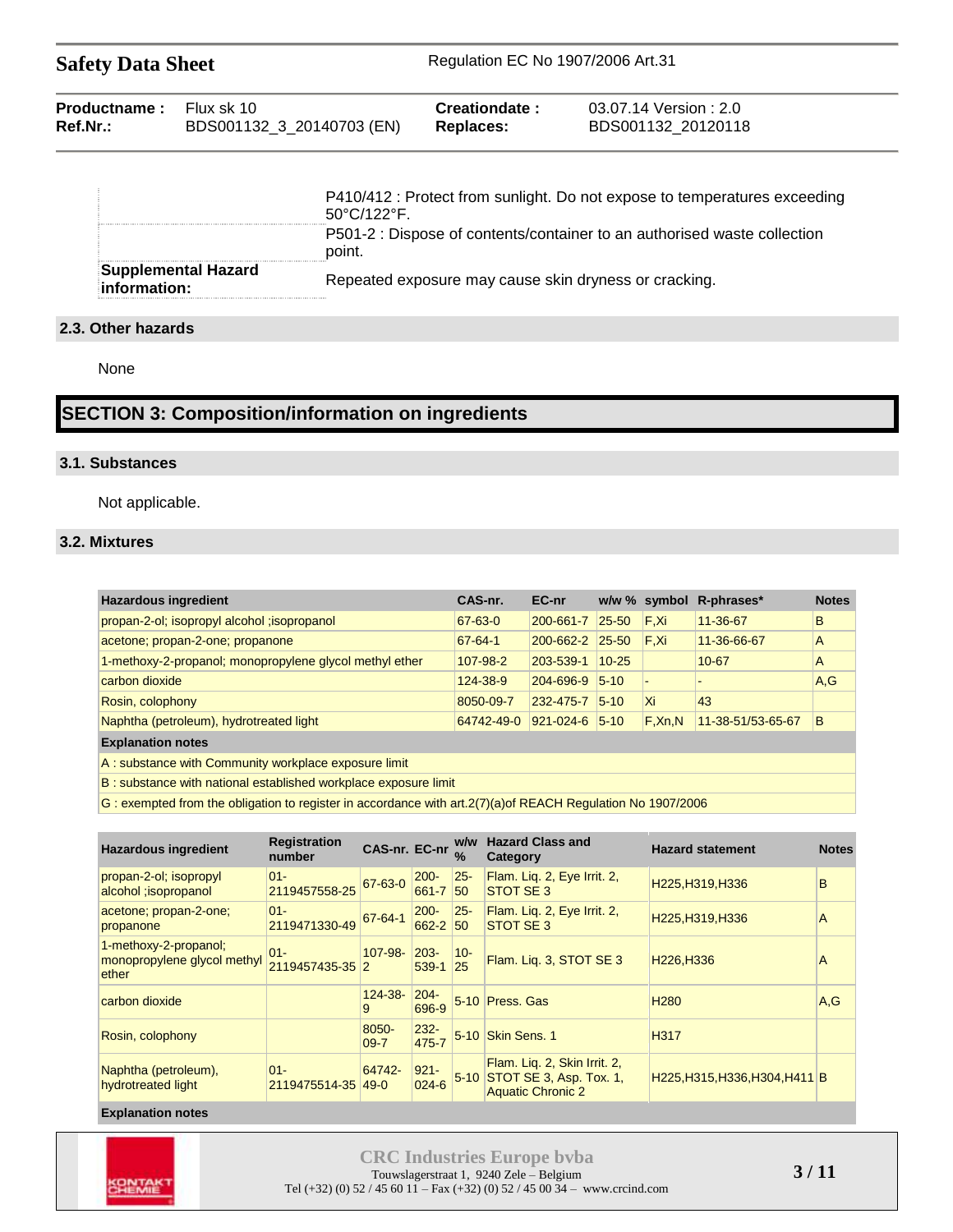| <b>Safety Data Sheet</b> |  |  |
|--------------------------|--|--|
|--------------------------|--|--|

| Productname : | Flux sk 10                | Creationdate: | 03.07.14       |
|---------------|---------------------------|---------------|----------------|
| Ref.Nr.:      | BDS001132_3_20140703 (EN) | Replaces:     | <b>BDS0011</b> |

**Version: 2.0 Ref.Nr.:** BDS001132\_3\_20140703 (EN) **Replaces:** BDS001132\_20120118

A : substance with Community workplace exposure limit

B : substance with national established workplace exposure limit

G : exempted from the obligation to register in accordance with art.2(7)(a)of REACH Regulation No 1907/2006

(\* Explanation phrases : see chapter 16)

# **SECTION 4: First aid measures**

#### **4.1. Description of first aid measures**

| Contact with eyes: | If substance has got into eyes, immediately wash out with water for at least<br>15 minutes<br>Seek medical advice                                  |
|--------------------|----------------------------------------------------------------------------------------------------------------------------------------------------|
| Contact with skin: | Remove contaminated clothing immediately and drench affected skin with<br>plenty of water. Then wash with soap and water<br>Seek medical advice    |
| Inhalation:        | Fresh air, keep warm and at rest.<br>Seek medical attention if ill effects occur                                                                   |
| Ingestion :        | If swallowed do not induce vomiting because of risk of aspiration into the<br>lungs. If aspiration is suspected obtain immediate medical attention |

#### **4.2. Most important symptoms and effects, both acute and delayed**

| Inhalation:          | Excessive inhalation of solvent vapours may give rise to nausea, headaches<br>and dizziness                                                                                 |
|----------------------|-----------------------------------------------------------------------------------------------------------------------------------------------------------------------------|
| Ingestion :          | After vomiting of swallowed product aspiration into lungs is likely. Solvents<br>may induce chemical pneumonia.<br>Symptoms : sore throat, abdominal pain, nausea, vomiting |
| <b>Skin contact:</b> | Irritating to skin<br>May cause sensitisation by skin contact.<br>Symptoms: redness and pain                                                                                |
| Eye contact :        | Irritating to eyes<br>Symptoms: redness and pain, impaired vision                                                                                                           |

#### **4.3. Indication of any immediate medical attention and special treatment needed**

| <b>General Advice:</b> | If you feel unwell, seek medical advice (show the label where possible |
|------------------------|------------------------------------------------------------------------|
|                        | If symptoms persist always call a doctor                               |

# **SECTION 5: Firefighting measures**

#### **5.1. Extinguishing media**

foam, carbon dioxide or dry agent

#### **5.2. Special hazards arising from the substance or mixture**

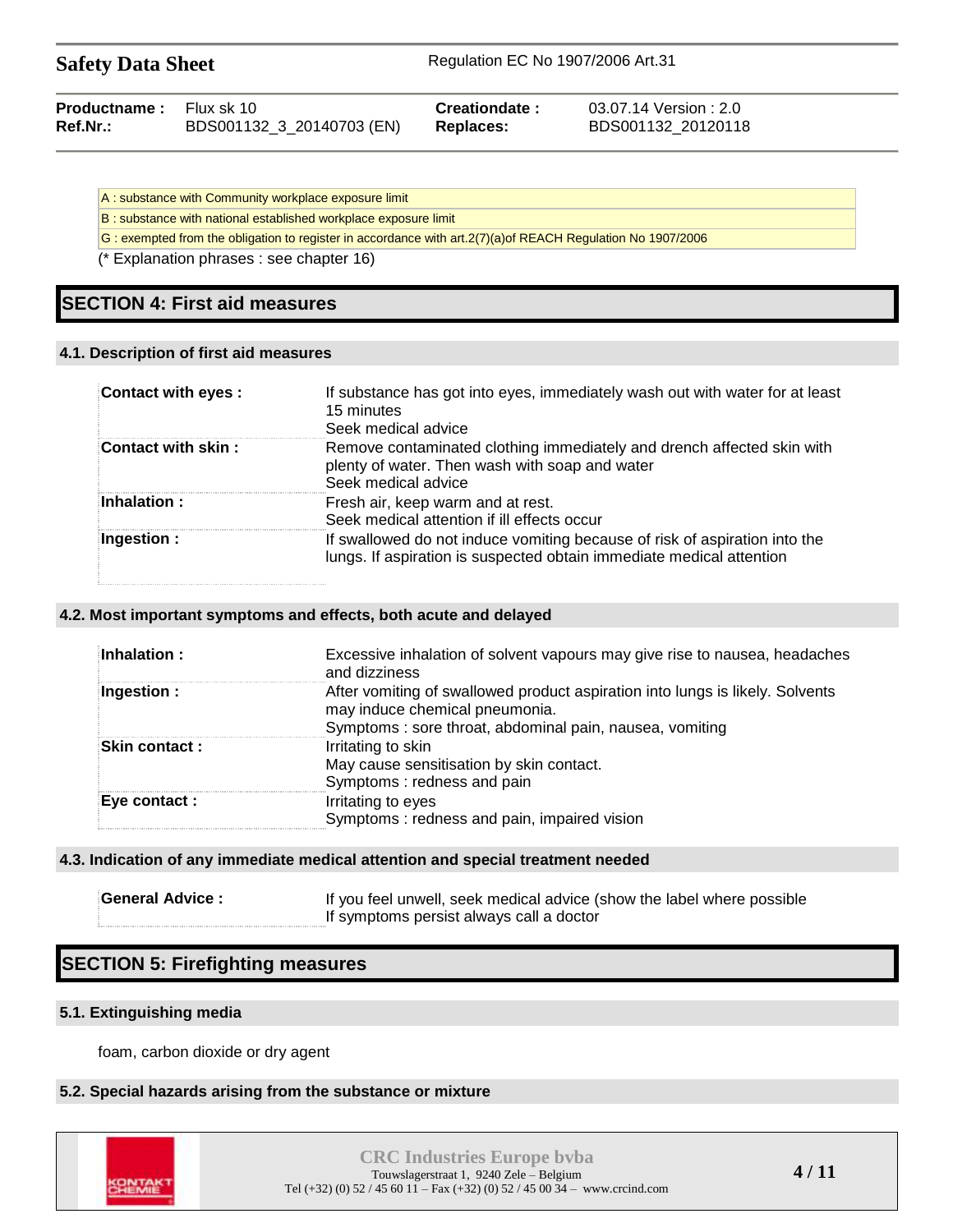| <b>Safety Data Sheet</b> |
|--------------------------|
|--------------------------|

| <b>Productname:</b> Flux sk 10 |                           | Creationdate: | 03.07.14 Version : 2.0 |
|--------------------------------|---------------------------|---------------|------------------------|
| Ref.Nr.:                       | BDS001132_3_20140703 (EN) | Replaces:     | BDS001132 20120118     |

Aerosols may explode if heated above 50°C Forms hazardous decomposition products CO,CO2

#### **5.3. Advice for firefighters**

Keep container(s) exposed to fire cool, by spraying with water In case of fire, do not breathe fumes

# **SECTION 6: Accidental release measures**

#### **6.1. Personal precautions, protective equipment and emergency procedures**

Shut off all ignition sources Ensure adequate ventilation Wear suitable protective clothing and gloves.

#### **6.2. Environmental precautions**

Do not allow to enter public sewers and watercourses

#### **6.3. Methods and material for containment and cleaning up**

Absorb spillage in suitable inert material

#### **6.4. Reference to other sections**

For further information see section 8

# **SECTION 7: Handling and storage**

### **7.1. Precautions for safe handling**

Keep away from heat and sources of ignition Take precautionary measures against static discharges Equipment should be earthed Use explosion-proof electrical/ventilating/lighting/.../equipment. Use only non-sparking tools. Do not breathe aerosols or vapours. Ensure adequate ventilation Avoid contact with skin and eyes. Wash thoroughly after use Wear protective gloves/protective clothing/eye protection/face protection.

# **7.2. Conditions for safe storage, including any incompatibilities**

Pressurized container : protect from sunlight and do not expose to temperatures exceeding 50°C.

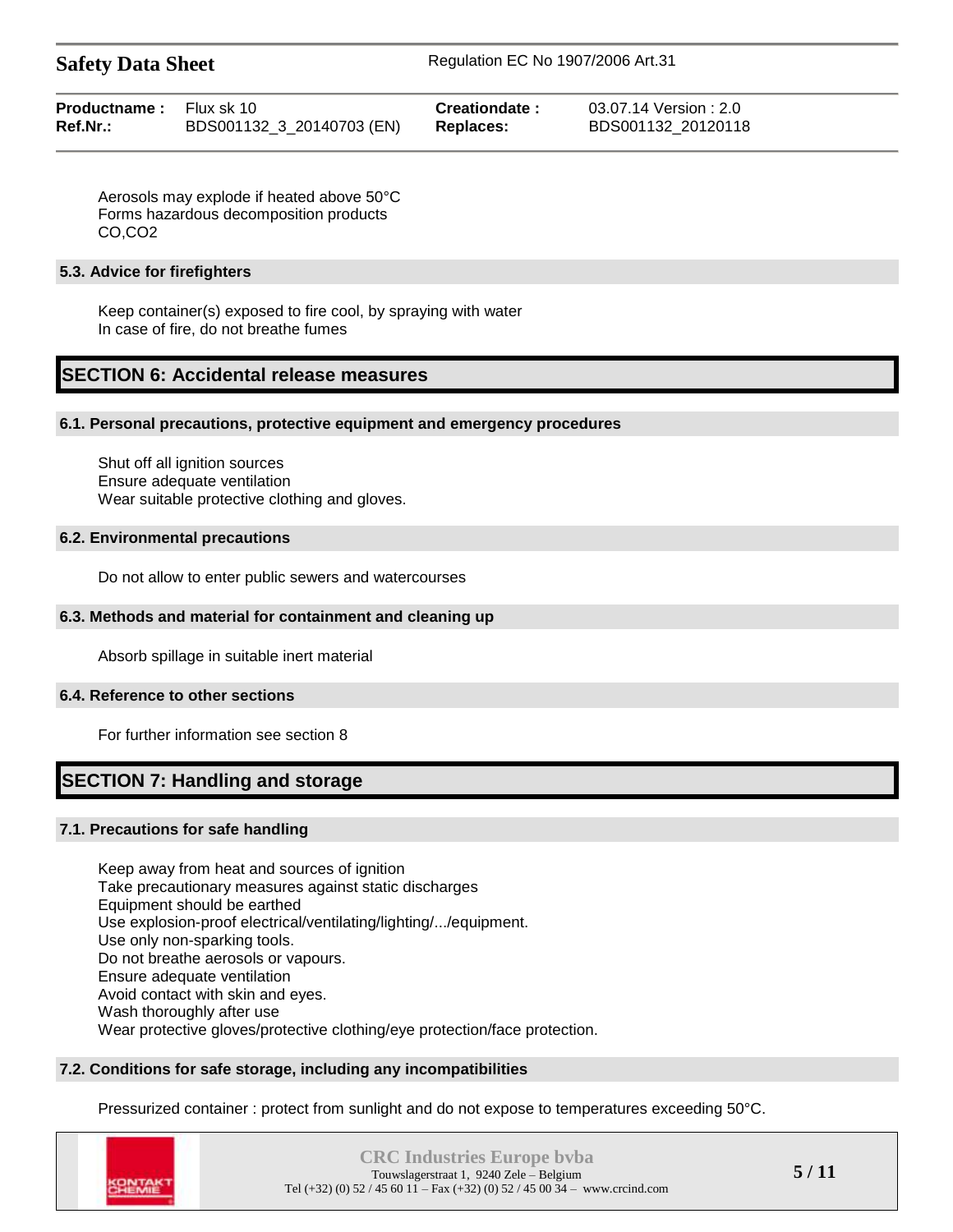| <b>Productname:</b> Flux sk 10 |                           | Creationdate:    | 03.07.14 Version : 2.0 |
|--------------------------------|---------------------------|------------------|------------------------|
| Ref.Nr.:                       | BDS001132_3_20140703 (EN) | <b>Replaces:</b> | BDS001132 20120118     |

Keep out of reach of children.

#### **7.3. Specific end use(s)**

Anti Corrosion Products

# **SECTION 8: Exposure controls/personal protection**

#### **8.1. Control parameters**

#### **Exposure limits :**

| <b>Hazardous ingredient</b>                                 | CAS-nr.       | method      |           |
|-------------------------------------------------------------|---------------|-------------|-----------|
| EU established exposure limits:                             |               |             |           |
| 1-methoxy-2-propanol; monopropylene glycol methyl ether     | 107-98-2      | <b>TWA</b>  | $100$ ppm |
|                                                             |               | <b>STEL</b> | $150$ ppm |
| carbon dioxide                                              | 124-38-9      | <b>TWA</b>  | 5000 ppm  |
| propan-2-ol; isopropyl alcohol ; isopropanol                | $67 - 63 - 0$ | <b>TWA</b>  | $400$ ppm |
|                                                             |               | <b>STEL</b> | $500$ ppm |
| acetone; propan-2-one; propanone                            | $67 - 64 - 1$ | <b>TWA</b>  | $500$ ppm |
| <b>National established exposure limits, United Kingdom</b> |               |             |           |
| 1-methoxy-2-propanol; monopropylene glycol methyl ether     | 107-98-2      | <b>TWA</b>  | $100$ ppm |
|                                                             |               | <b>STEL</b> | $150$ ppm |
| carbon dioxide                                              | 124-38-9      | <b>TWA</b>  | 5000 ppm  |
|                                                             |               | <b>STEL</b> | 15000 ppm |
| acetone; propan-2-one; propanone                            | $67 - 64 - 1$ | <b>TWA</b>  | $500$ ppm |
|                                                             |               | <b>STEL</b> | 1500 ppm  |

#### **8.2. Exposure controls**

| <b>Control procedures:</b>  | Ensure adequate ventilation<br>Keep away from heat and sources of ignition<br>Take precautionary measures against static discharges                              |
|-----------------------------|------------------------------------------------------------------------------------------------------------------------------------------------------------------|
| <b>Personal protection:</b> | Take precautions to avoid contact with skin and eyes when handling the<br>product.<br>Ensure adequate ventilation                                                |
| inhalation:                 | In case of insufficient ventilation, wear suitable respiratory equipment.<br>Air purifying respirator equiped with organic gas/vapor cartridge (type A or<br>AX) |
| hands and skin :            | Wear suitable protective gloves against chemicals<br>(nitrile)                                                                                                   |
| eves :                      | Wear safety goggles.                                                                                                                                             |

# **SECTION 9: Physical and chemical properties**

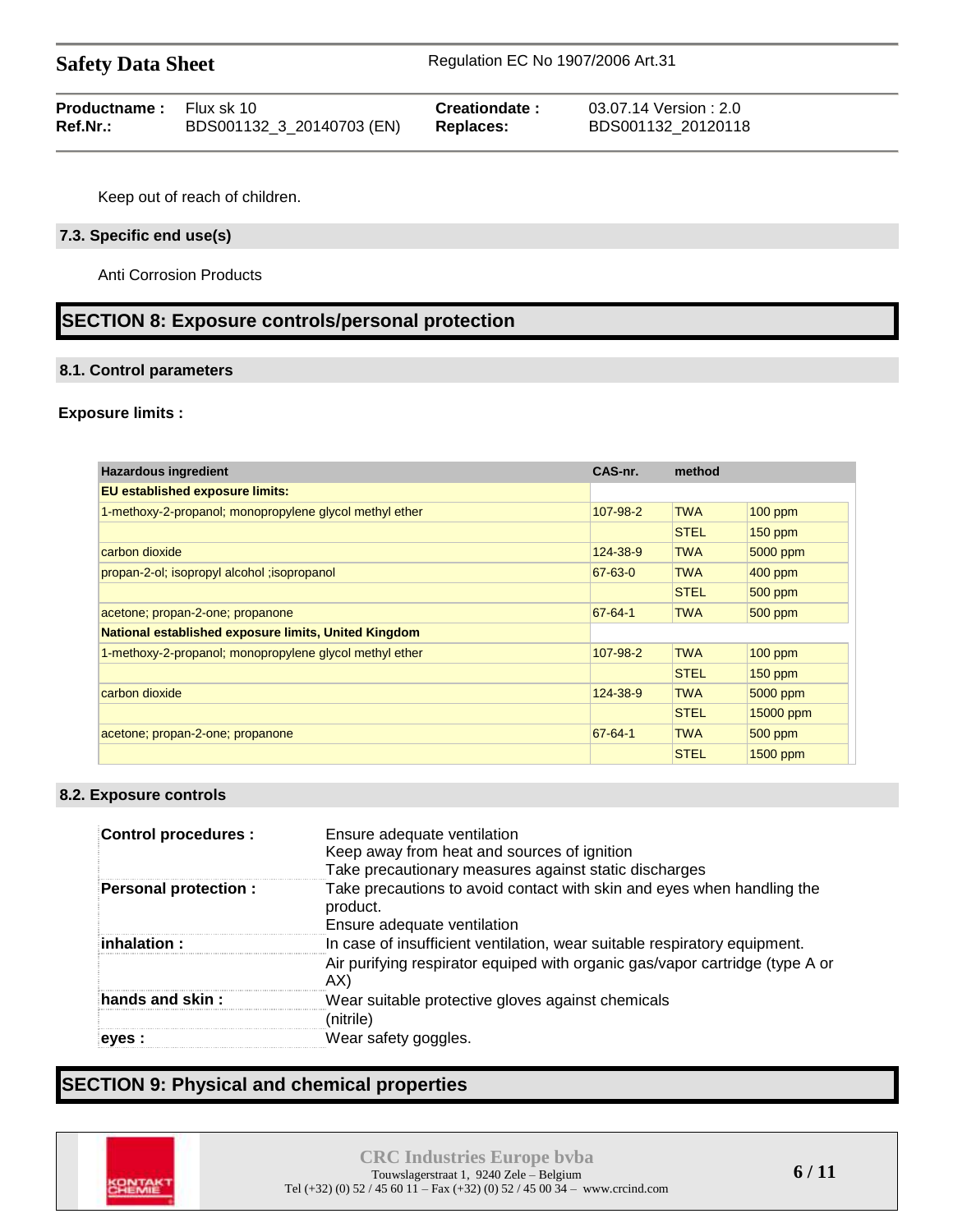| <b>Productname:</b> Flux sk 10 |                           | Creationdate: | 03.07.14 Version : 2.0 |
|--------------------------------|---------------------------|---------------|------------------------|
| Ref.Nr.:                       | BDS001132_3_20140703 (EN) | Replaces:     | BDS001132 20120118     |

#### **9.1. Information on basic physical and chemical properties**

| (for aerosols data for the product without propellant) |                                   |
|--------------------------------------------------------|-----------------------------------|
| Apperance: physical state:                             | CO <sub>2</sub> propelled liquid. |
| colour:                                                | Colourless to yellow.             |
| odour:                                                 | Solvent.                          |
| pH :                                                   | Not applicable.                   |
| <b>Boiling point/range:</b>                            | Not available.                    |
| Flash point :                                          | < 0 °C                            |
| <b>Evaporation rate:</b><br>Not available.             |                                   |
| Explosion limits : upper limit : Not available.        |                                   |
| lower limit:                                           | Not available.                    |
| Vapour pressure :                                      | Not available.                    |
| <b>Relative density:</b>                               | 0.82 $q/cm3$ ( $@20°C$ ).         |
| <b>Solubility in water:</b>                            | Insoluble in water                |
| Auto-ignition:                                         | $>$ 200 °C                        |
| <b>Viscosity:</b>                                      | Not applicable.                   |

#### **9.2. Other information**

**VOC:** 700 g/l

# **SECTION 10: Stability and reactivity**

#### **10.1. Reactivity**

No hazardous reactions known if used for its intended purpose

#### **10.2. Chemical stability**

Stable

#### **10.3. Possibility of hazardous reactions**

No hazardous reactions known if used for its intended purpose

#### **10.4. Conditions to avoid**

Avoid overheating

#### **10.5. Incompatible materials**

Strong oxidising agent

#### **10.6. Hazardous decomposition products**

CO,CO2

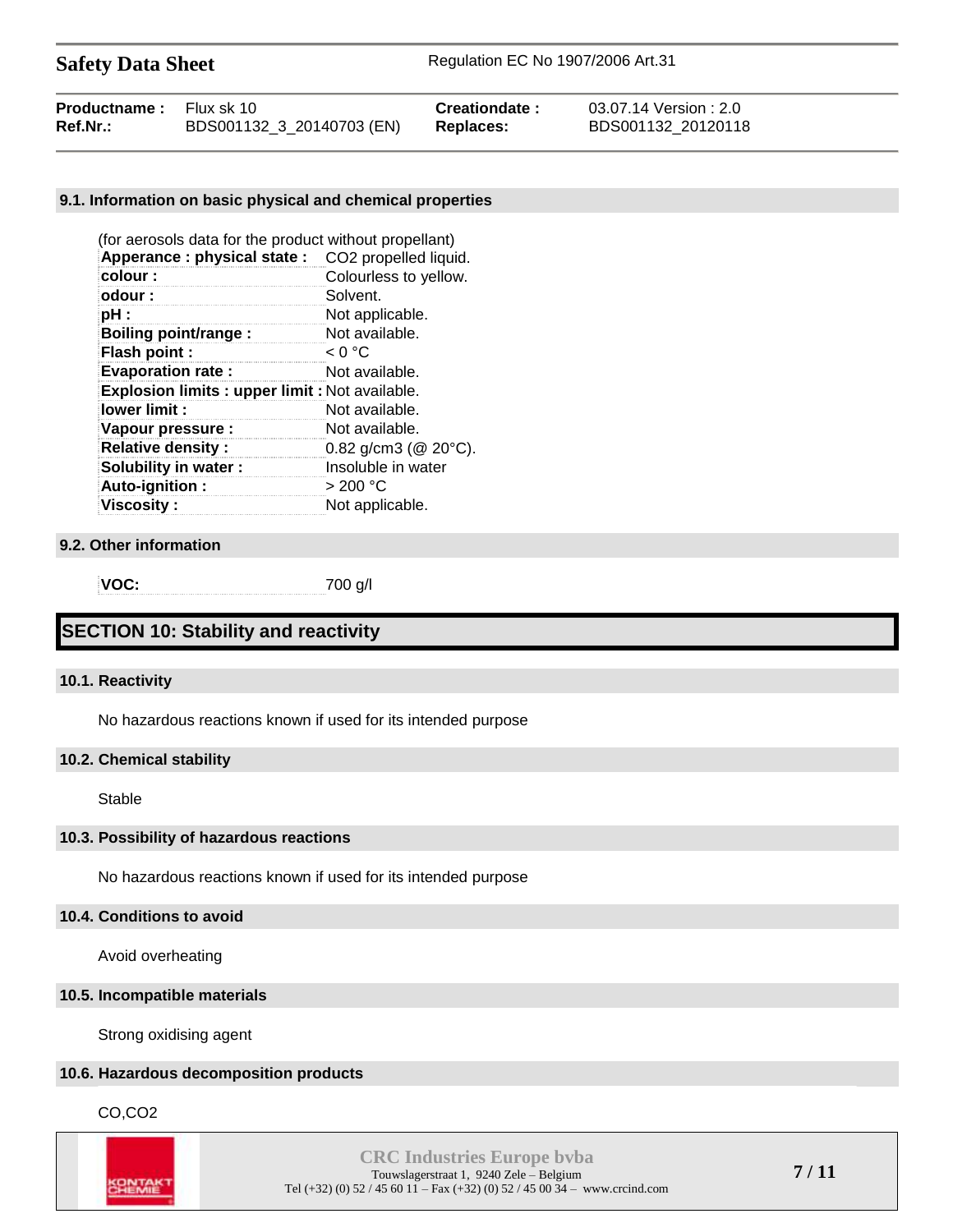| <b>Productname:</b> Flux sk 10 |                           | <b>Creationdate:</b> | 03.07.14 Version:2.0 |
|--------------------------------|---------------------------|----------------------|----------------------|
| Ref.Nr.:                       | BDS001132_3_20140703 (EN) | Replaces:            | BDS001132 20120118   |

# **SECTION 11: Toxicological information**

#### **11.1. Information on toxicological effects**

| Inhalation :   | Inhalation of solvent vapours may give rise to nausea, headaches and<br>dizziness                               |
|----------------|-----------------------------------------------------------------------------------------------------------------|
| Ingestion :    | After vomiting of swallowed product aspiration into lungs is likely. Solvents<br>may induce chemical pneumonia. |
| Skin contact : | May cause sensitisation by skin contact.<br>Irritating to skin                                                  |
| Eye contact :  | Irritating to eyes                                                                                              |

#### **Toxicological data :**

| <b>Hazardous ingredient</b>                             | CAS-nr.    | method          |                 |
|---------------------------------------------------------|------------|-----------------|-----------------|
| 1-methoxy-2-propanol; monopropylene glycol methyl ether | 107-98-2   | LD50 oral rat   | 4016 mg/kg      |
|                                                         |            | LC50 inhal.rat  | 27596 mg/l      |
|                                                         |            | LD50 derm.rabit | 2000 mg/kg      |
| propan-2-ol; isopropyl alcohol ; isopropanol            | 67-63-0    | LD50 oral rat   | $> 5000$ mg/kg  |
|                                                         |            | LC50 inhal.rat  | $> 20$ mg/l     |
|                                                         |            | LD50 derm.rabit | $>$ 5000 mg/kg  |
| acetone; propan-2-one; propanone                        | 67-64-1    | LD50 oral rat   | $> 5000$ mg/kg  |
|                                                         |            | LC50 inhal.rat  | $> 20$ mg/l     |
|                                                         |            | LD50 derm.rabit | $>$ 2000 mg/kg  |
| Naphtha (petroleum), hydrotreated light                 | 64742-49-0 | LD50 oral rat   | $> 5000$ mg/kg  |
|                                                         |            | LC50 inhal.rat  | $> 25000$ mg/m3 |
|                                                         |            | LD50 derm.rat   | $>$ 2000 mg/kg  |

# **SECTION 12: Ecological information**

#### **12.1. Toxicity**

Hazardous to the aquatic environment, chronic category 3 Harmful to aquatic life with long lasting effects.

### **Ecotoxicological data:**

| <b>Hazardous ingredient</b>                             | CAS-nr.       | method       |                          |
|---------------------------------------------------------|---------------|--------------|--------------------------|
| 1-methoxy-2-propanol; monopropylene glycol methyl ether | 107-98-2      | LC50 fish    | 6812 mg/l                |
|                                                         |               | EC50 daphnia | $ 23300 \text{ mg}$      |
| propan-2-ol; isopropyl alcohol ; isopropanol            | $67 - 63 - 0$ | IC50 algae   | $> 1000 \,\mathrm{mq/l}$ |
|                                                         |               | LC50 fish    | $> 1000 \,\mathrm{mq/l}$ |

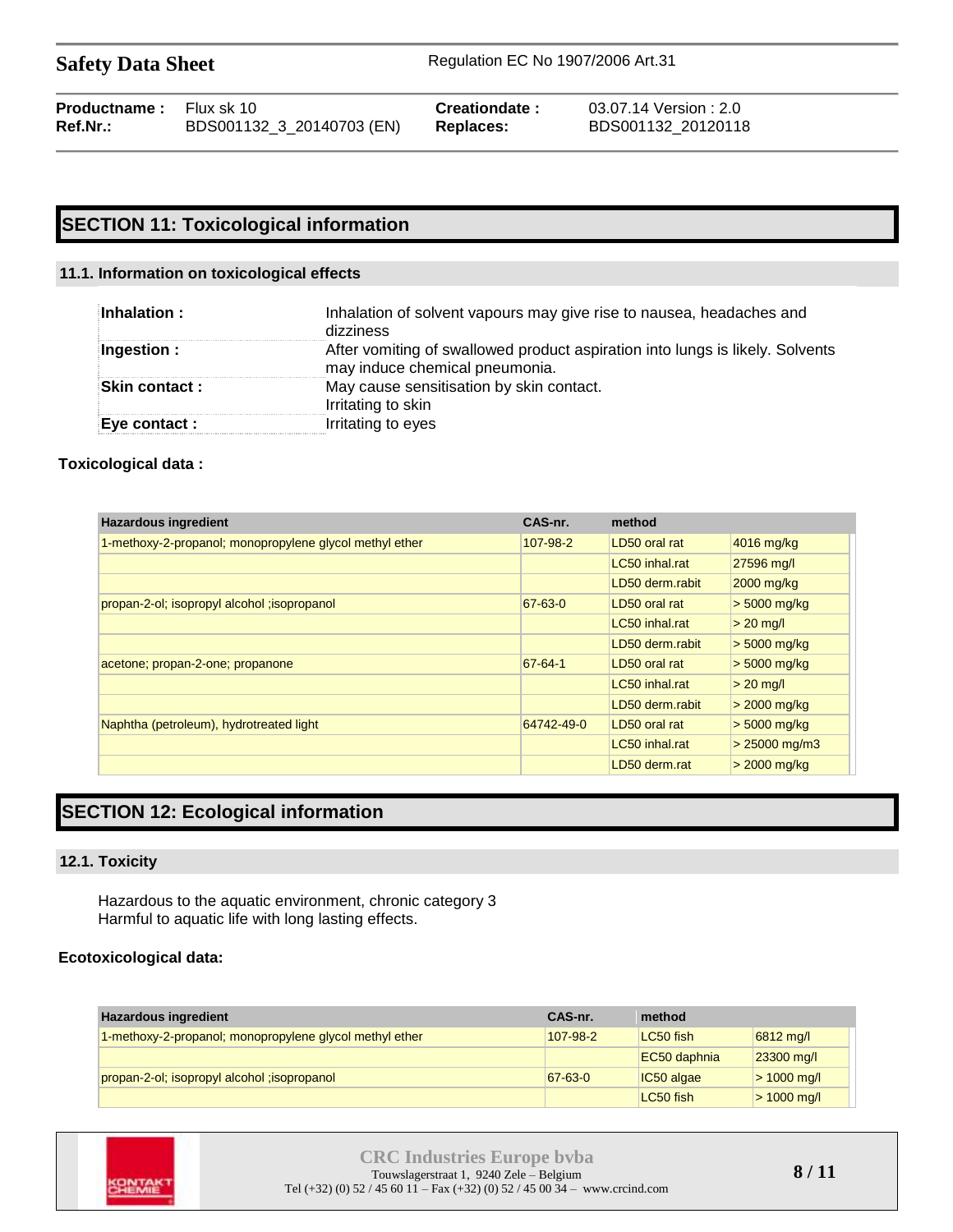| <b>Safety Data Sheet</b> | Regulation EC No 1907/2006 Art.31 |
|--------------------------|-----------------------------------|
|                          |                                   |

| <b>Productname:</b> Flux sk 10 |                           | Creationdate: | 03.07.14 Version:2.0 |
|--------------------------------|---------------------------|---------------|----------------------|
| Ref.Nr.:                       | BDS001132_3_20140703 (EN) | Replaces:     | BDS001132 20120118   |

|                                         |            | EC50 daphnia | $> 1000$ mg/l |
|-----------------------------------------|------------|--------------|---------------|
| acetone; propan-2-one; propanone        | 67-64-1    | $IC50$ algae | $> 100$ mg/l  |
|                                         |            | LC50 fish    | $> 100$ mg/l  |
|                                         |            | EC50 daphnia | $> 100$ mg/l  |
| Naphtha (petroleum), hydrotreated light | 64742-49-0 | LC50 fish    | $> 10$ mg/l   |
|                                         |            | EC50 daphnia | $3$ mg/l      |

# **12.2. Persistence and degradability**

No experimental data available

## **12.3. Bioaccumulative potential**

No experimental data available

# **12.4. Mobility in soil**

Insoluble in water

# **12.5. Results of PBT and vPvB assessment**

No information available

# **12.6. Other adverse effects**

# **SECTION 13: Disposal considerations**

# **13.1. Waste treatment methods**

| Product :                      | This material and its container must be disposed of in a safe way.<br>Do not discharge into drains or the environment, dispose to an authorised<br>waste collection point. |
|--------------------------------|----------------------------------------------------------------------------------------------------------------------------------------------------------------------------|
| <b>Contaminated packaging:</b> | Disposal should be in accordance with local, state or national legislation                                                                                                 |

# **SECTION 14: Transport information**

# **14.1. UN number**

UN-number : 1950

# **14.2. UN proper shipping name**

Proper shipping name: AEROSOLS

# **14.3. Transport hazard class(es)**

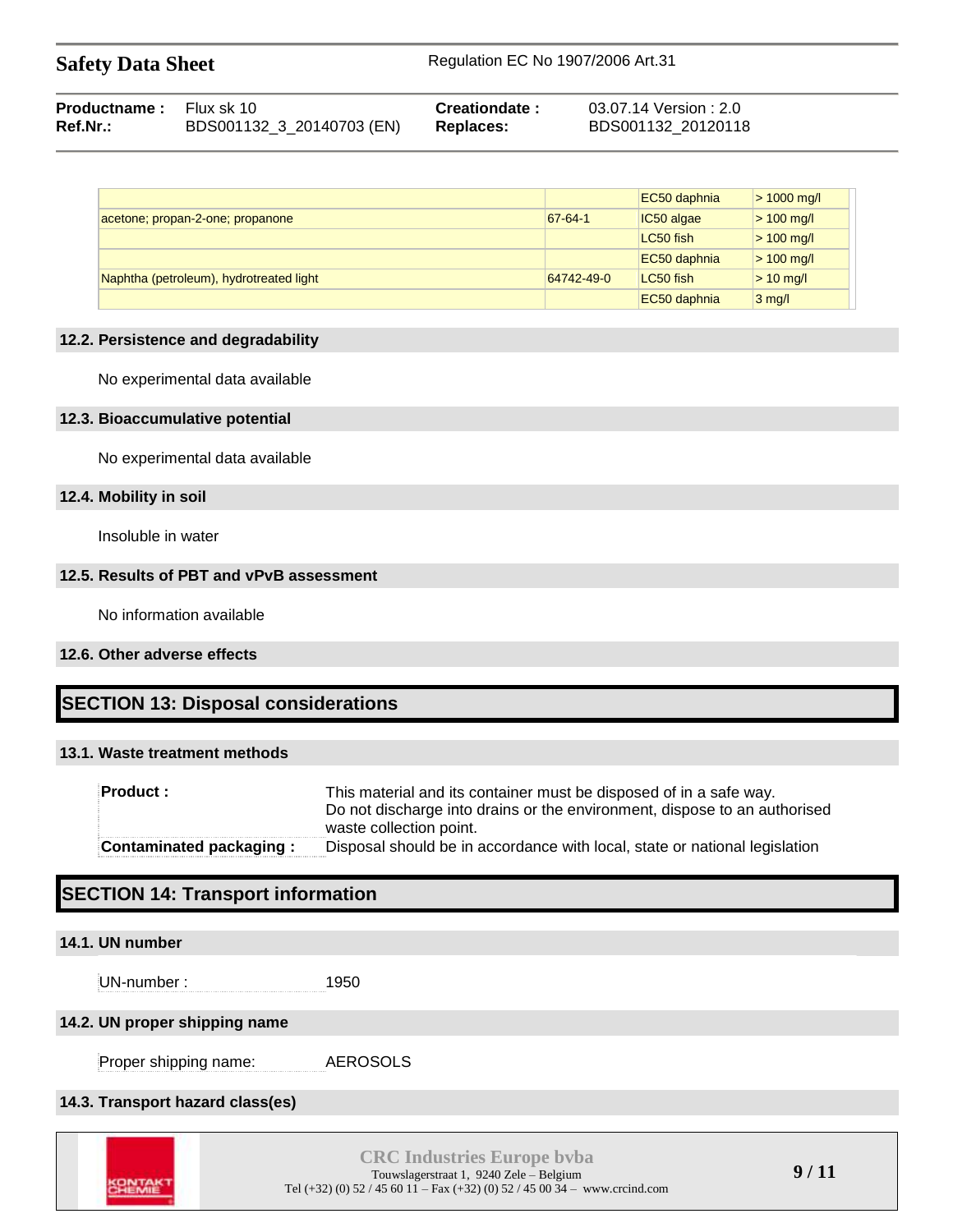| <b>Safety Data Sheet</b> | Regulation EC No 1907/2006 Art.31 |
|--------------------------|-----------------------------------|
|                          |                                   |

| <b>Productname:</b> Flux sk 10 | BDS001132_3_20140703 (EN) | Creationdate:    | 03.07.14 Version : 2.0 |
|--------------------------------|---------------------------|------------------|------------------------|
| <b>Ref.Nr.:</b>                |                           | <b>Replaces:</b> | BDS001132 20120118     |
|                                |                           |                  |                        |

Class: 2.1 ADR/RID - Classification code: 5F

# **14.4. Packing group**

Packing group: Not applicable.

# **14.5. Environmental hazards**

ADR/RID - Environmentally ADR/RID - Environmentally Mo<br>hazardous: IMDG - Marine pollutant: No IATA/ICAO - Environmentally No<br>hazardous:

# **14.6. Special precautions for user**

| ADR/RID - Tunnelcode: | (D)         |
|-----------------------|-------------|
| IMDG - Ems:           | $F-D$ , S-U |
| IATA/ICAO - PAX:      | 203         |
| IATA/ICAO - CAO       | 203         |
|                       |             |

# **14.7. Transport in bulk according to Annex II of MARPOL73/78 and the IBC Code**

Not applicable.

# **SECTION 15: Regulatory information**

# **15.1. Safety, health and environmental regulations/legislation specific for the substance or mixture**

The Safety Data Sheet is compiled according to the current European requirements. Dir. 2013/10/EU, 2008/47/EC amendment of the aerosol dispenser directive 75/324/EEC. EU-directive 99/45/EC Regulation (EC) No 1907/2006 (REACH)

# **15.2. Chemical safety assessment**

No information available

# **SECTION 16: Other information**

\*Explanation risk-phrases: R10: Flammable.

R11: Highly flammable.

R36: Irritating to eyes. R38: Irritating to skin.

R43: May cause sensitization by skin contact.